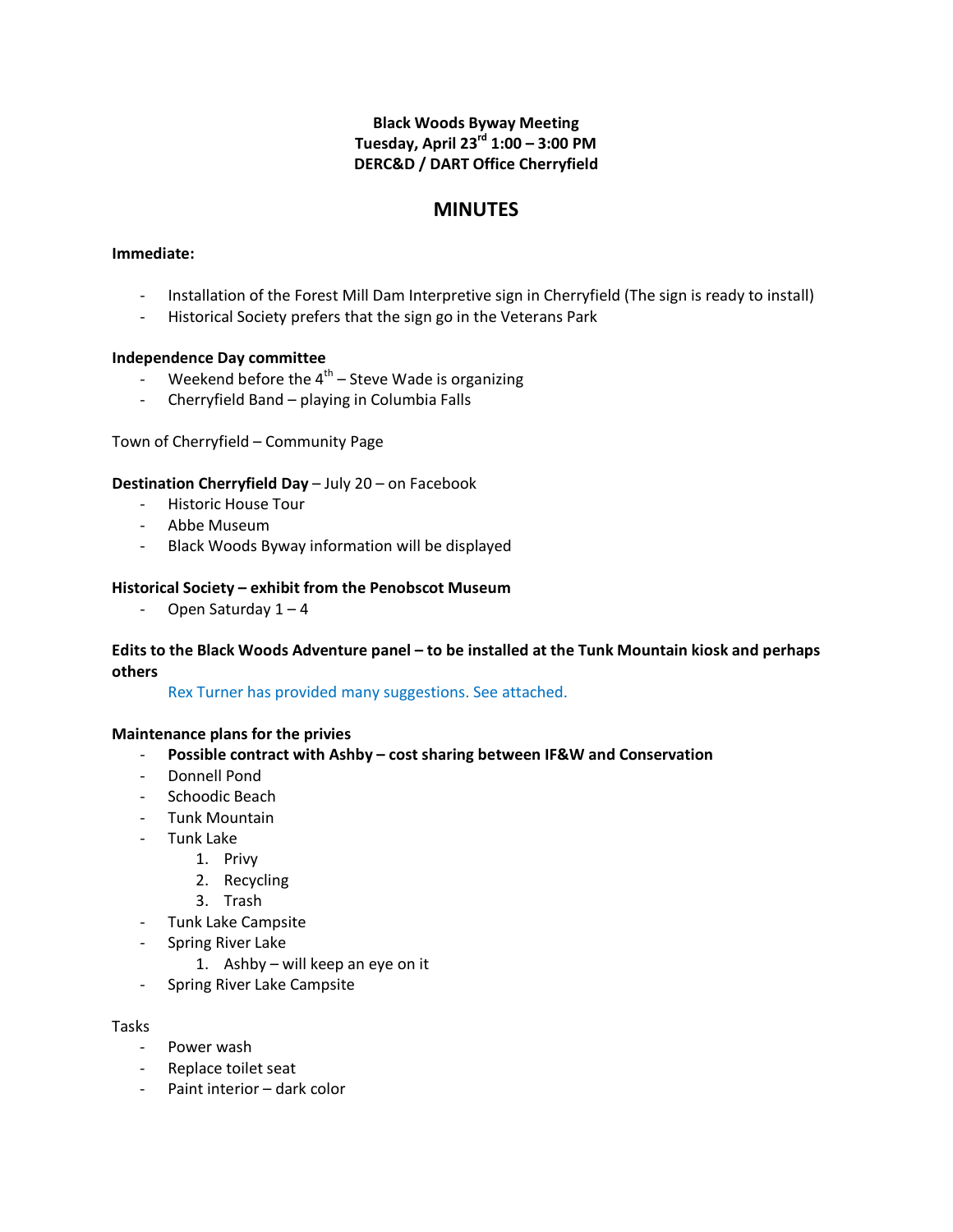New Ranger – Mathiew Scaccia

Chuck – looking for a steward

- Can contract for up to one day a week
- Walk the loop trails
- Clean privies
- Carry out trash pay per bag

#### **Longer Range**

- Improvement of Route 182 including paved shoulders where feasible.
- Coordination with Bold Coast Scenic Byway
- Cherryfield Historic Tour Museum in the Streets
- Trail Improvements and new trails
- Sustaining the byway
	- 1. Possibility of TIF Funds from wind power projects to assist in recreation management of the UT section of the byway
	- 2. Jim will meet with Hancock County Commissioners to determine options

#### **Map**

- See [www.mefishwildlife.com](http://www.mefishwildlife.com/) google map
- Fish Symbols
	- 1. LKT Lake trout
		- 1. Tunk
		- 2. Donnell
	- 2. SAL Salmon
	- 3. BKT Brooktrout
		- 1. Little Tunk
		- 2. Tunk Stream
		- 3. Hidden Ponds
- Swimming logo

I have posted a revised draft Black Woods Adventures Map to [www.blackwoodsbyway.org](http://www.blackwoodsbyway.org/) – or specifically [http://www.blackwoodsbyway.org/images/maps/BlackWoodsTrails2424\\_040213s.pdf](http://www.blackwoodsbyway.org/images/maps/BlackWoodsTrails2424_040213s.pdf)

## **Rex Turner Comments:**

You've got some good stuff shared here, though there are a number of issues we (Parks and Public Lands) should raise. In no particular order:

• The online adventure map shows a number of trailheads that we don't recognize. We really want to focus on sharing what the designated trailheads and trails are. While off trail exploring is certainly a fine use of our lands, we don't want the public to have an expectation that is not met; we don't want disappointed, confused, or frankly – endangered- people. We don't really have authority on what you post online, but we'd really like the opportunity to ask that some of the access points come off. Black Mountain Beach and Trail Head, the General Cobb Rd. access to hiking on the side of Schoodic Mt. we don't own, the Donnell Pond Trailhead, Catherine's Mt. trail/trailhead, and the Round Pond Mt. trailhead should come off, in my view. None of these are designated or managed for public use nor do they meet standards for what we want to